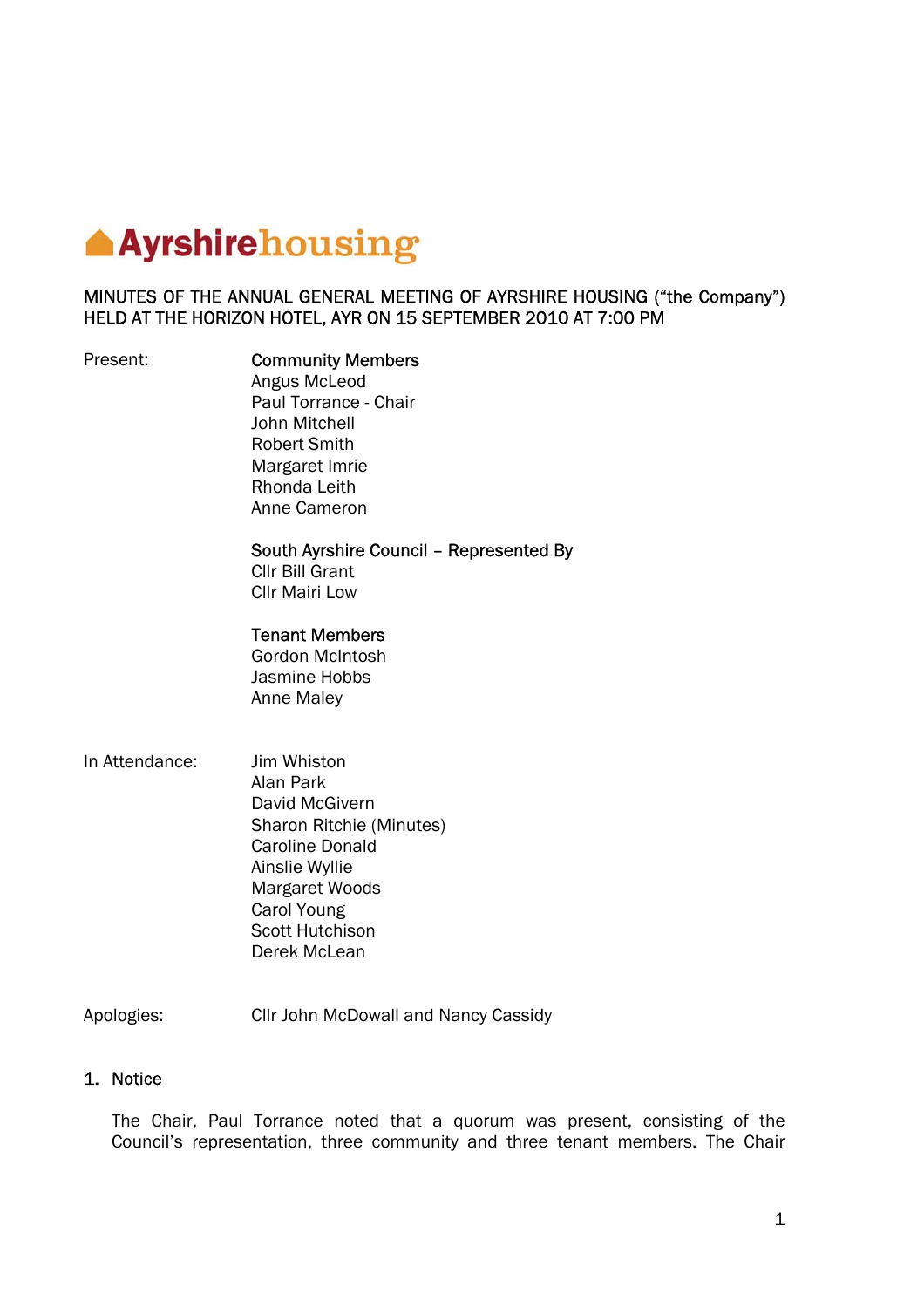introduced Jim Whiston, Director and Jim Sinclair from Armstrongs, Chartered Accountants.

### 2. Minutes of the 2009 AGM Held on 15 September 2010

The Minutes were approved unanimously.

#### 3. Ballot

The postal ballot, for the election of two Community Members was conducted using the single transferable voting system. Jim Sinclair, External Auditor from Armstrongs presented the results of the ballot.

The successful candidates for the Community category were announced as follows: Bob Smith and John Mitchell.

The Chair thanked the unsuccessful candidates James Grant, Morgan Hogarth, Paul Nelis, Stuart Reid and Andrew Whitehead and hoped that they would consider standing again.

There being three candidates for the three vacancies in the Tenant category Nancy Cassidy, Gordon McIntosh and Karen MacIsaac were appointed without the need for a postal ballot this year.

The Chair noted with sadness the passing of John Scott, a much respected member of the Board and long term tenant with Ayrshire Housing.

The Chair welcomed the new members to the Board and thanked Linda Allison who retired from the Board for her contribution.

The Chair reported on the work of the association, in summary; "Ayrshire Housing's financial position remains very strong with a surplus of almost one and a half million pounds being recorded before transfers to reserves. We are well placed to deal with a number of challenges, such as, reductions in grants for new build and tighter borrowing rules and potential changes to housing benefit support that some of our tenants receive".

## 4. Audit Report

Jim Sinclair, External Auditor from Armstrongs, introduced the Annual Accounts for the year ended 31 March 2010 and highlighted key areas within these Financial Statements.

Jim confirmed that the financial statements give a true and fair view and have been properly prepared in accordance with the relevant acts.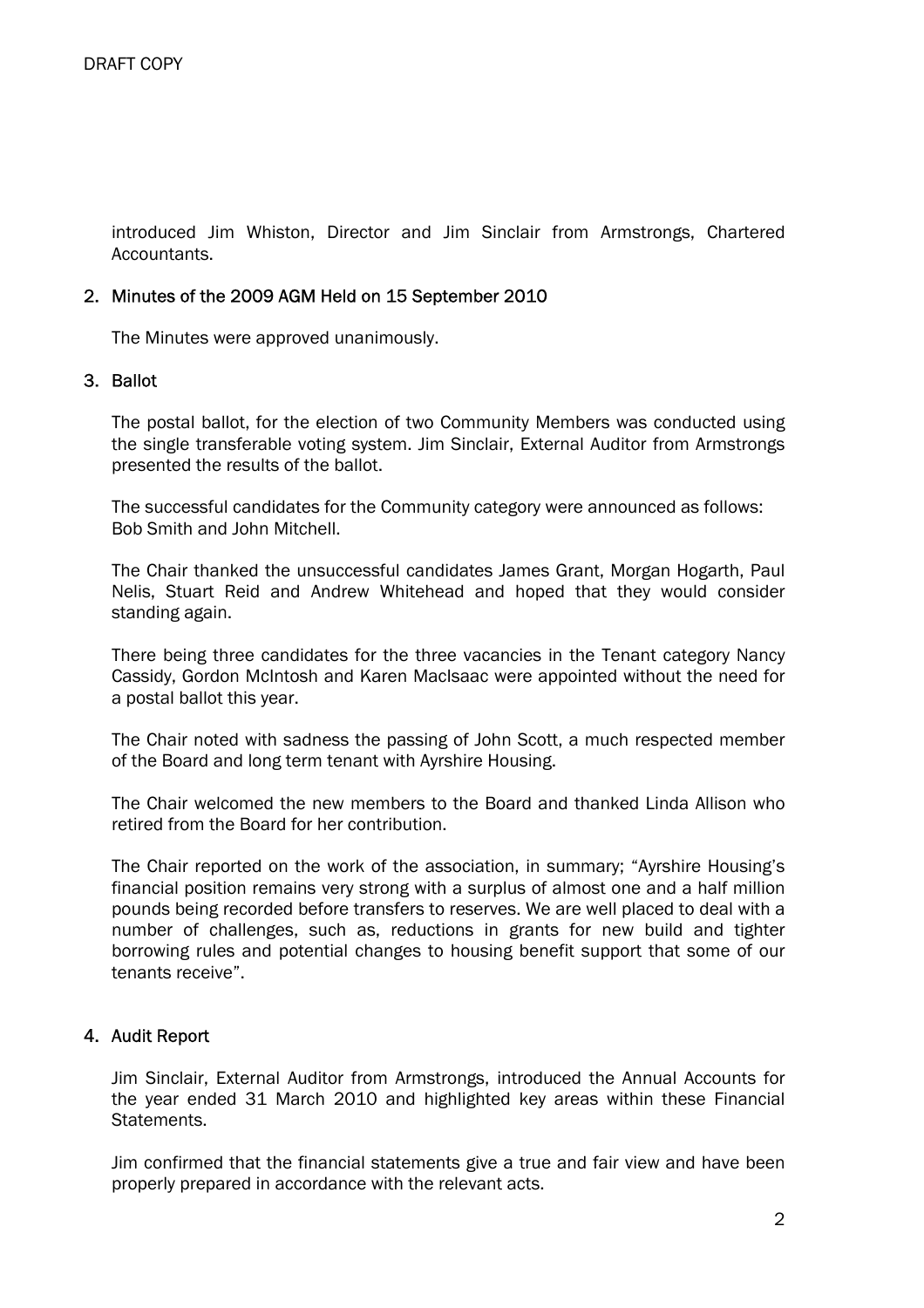The Chair thanked Jim Sinclair, Alan Park and his staff.

The Annual Accounts were accepted.

### 5. Re-appoint Armstrongs as auditors

The motion to re-appoint Armstrongs as auditors was unanimously agreed.

#### 6. Report on Board

The Chair provided a brief overview of a busy and successful year for Ayrshire Housing, supported with an illustrative presentation of our recent developments, events and competitions.

Over the last 12 months Ayrshire Housing has seen the completion of 100 houses at Lochside and the involvement of the local school pupils and youth group who helped design the landscaped areas. In March, a 10 house development was completed at Observer Court in Prestwick. Work is underway on 30 more houses at Tarbolton, working alongside Hope Homes. SAC's affordable housing policy helped secure the land and financial support which topped up the Scottish Government grant.

Work is also about to start on the redevelopment of the former Good Shepherd Cathedral at Dalmilling in Ayr. It will see the retention of the church's tower and gable with 25 much needed houses for the community.

The Board is looking ahead to the continued development of a successful and well regarded housing association. A new corporate plan will set the goals for the coming years, including two working groups; procurement of goods and quality of service. As part of this is the commissioning of a new tenant survey.

#### Tenant Satisfaction Survey

The Chair introduced Dr David Brooks of Ashgrove Consulting to present the findings from the Tenant Satisfaction Survey.

Finding in summary; a high response rate of 45% reflects high levels of satisfaction with overall service received from Ayrshire Housing, rents represents good value for money, easy to contact Ayrshire Housing and easy to report repairs.

David Brooks highlighted key action areas; address tenant information needs, e.g. Ayrshire Housing's future plans, repairs policy, increase awareness of complaints procedure.

David Brooks stated that the survey reflected a positive outcome and invited questions from the floor.